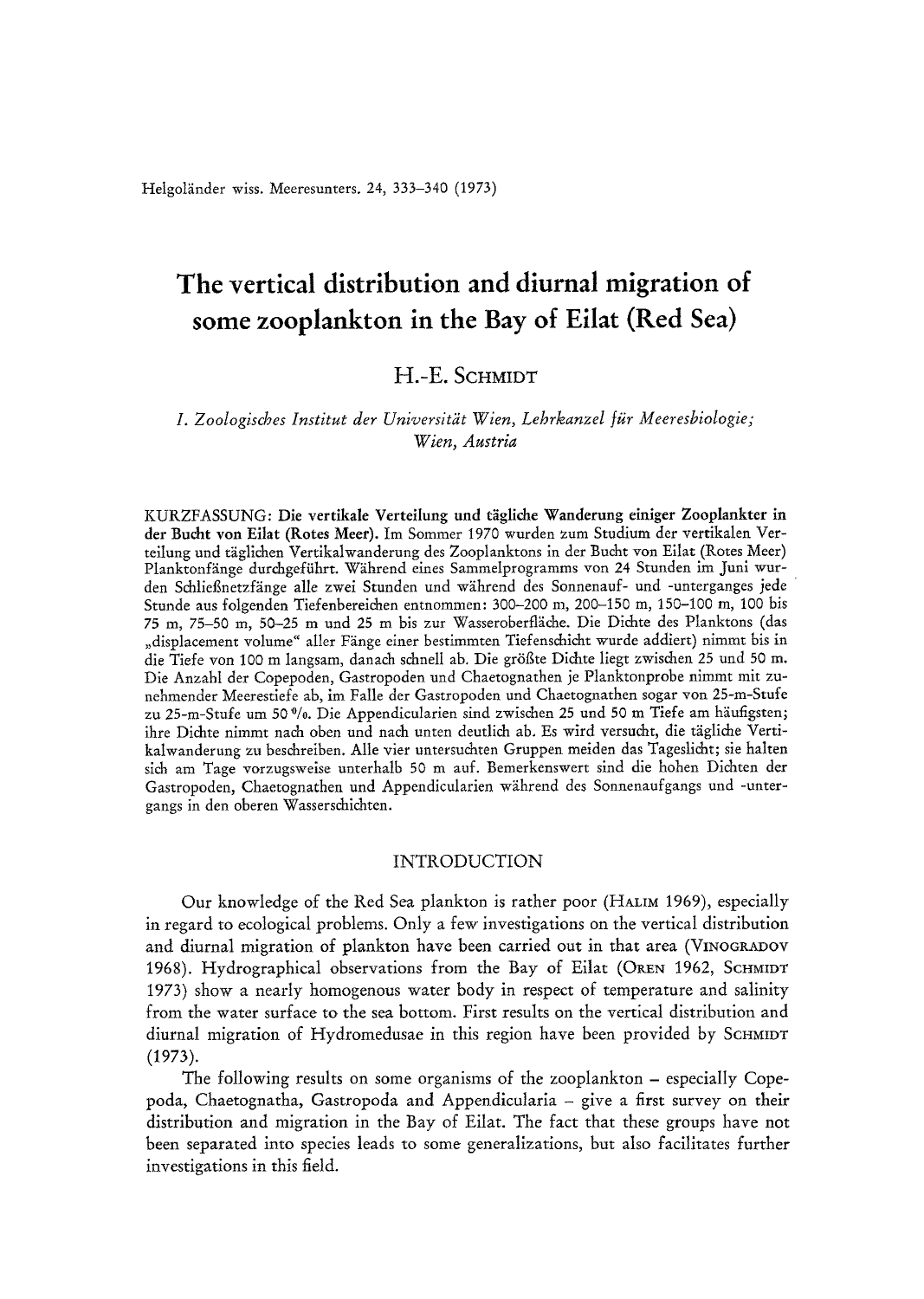#### 334 H.-E. SCHMIDT

## MATERIAL AND METHODS

The material was collected during a sampling programme in the Bay of Eilat, about 1000 m south of the Marine Biological Laboratory in the middle of the Gulf. The programme lasted from 18th June, 1970, 7 a.m. to 19th June, 7 a.m. The following depth ranges were filtered by a modified Nansennet (200  $\mu$  mesh width, 0.25 m<sup>2</sup> mouth area) every 2 hours, with the exception of dawn and dusk, when the samples were taken hourly: 300 to 200, 200 to 150, 150 to 100, 100 to *75, 75* to 50, 50 to 25 and 25 m to the surface. The ranges were chosen after che&ing more than 200 vertical hauls from different depths in this area.

The plankton was placed in bottles and immediately fixed with  $4\frac{9}{6}$  formalin. After measuring the displacement volume, the individuals were counted without splitting the sample. For detailed information about material and methods consult SCHMIDT (1973).

To find out the vertical distribution, volume and number of individuals of the 14 samples which were taken from every depth range during the 24 hours are totaled. In this case day-samples are not differentiated from night-samples. Ali quantities are computed on the basis of a filtered water column of 50 m to make them comparable. Because no flow meter was available, only the theoretical water mass filtered is known.

In order to assess diurnal migrations, the number of individuals per sample was determined. Only the upper 100 m are considered because the plankton concentration in greater depths is not high enough to obtain statistically significant results. Therefore, numbers are given for every 25 m of filtered water column. The full hour only in which the sample was taken is indicated in the figures.

## RESULTS

## Zooplankton volume

The highest concentration of zooplankton (Fig. 1) occurs between 25 and 50 m depth. The concentration decreases slowly to a depth of 100 m, and then more rapidly. The value between 200 and 300 m is only 10 *%* of that between 25 and 50 m. There is no significant difference between the ranges above 75 m depth.

## Copepoda

The number of copepods per unit (Fig. 2) is rather high in the upper water layers with an average of 1800 individuals per sample (50 m water column). It then decreases rapidly between 25 and 50 m (1280), and between 50 and 75 m (720), and slowly below 75 m depth (500 between 75 and 100, 340 between 100 and 150, 220 between 150 and 200 and 145 between 200 and 300).

In total, the Copepoda show no significant diurnal migration, except for the upper water layers around noon. For detailed analysis, it seems important to divide this group into its species.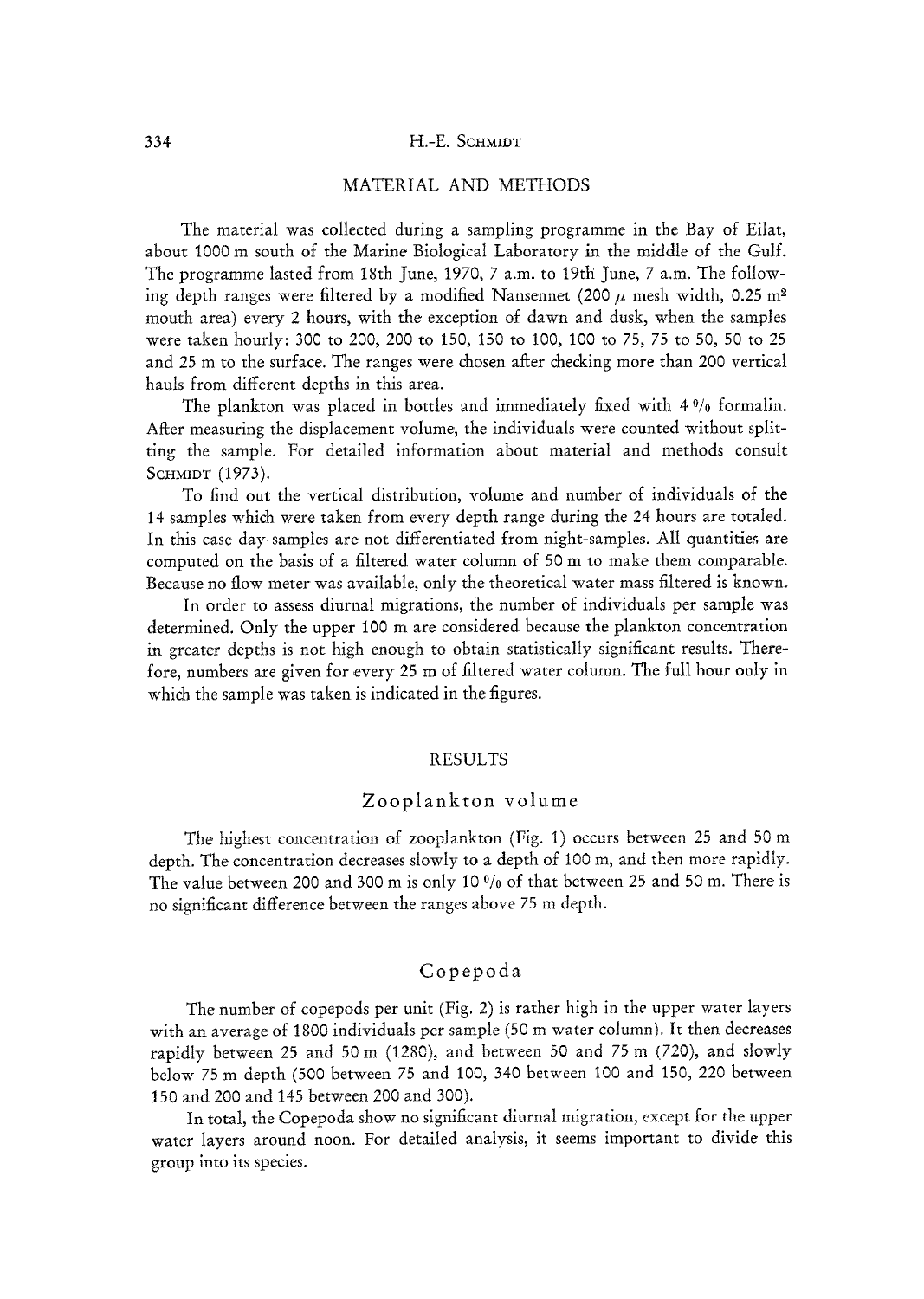Zooplankton in the Bay of Eilat



Fig. 1: Vertical gradient in concentration of zooplankton expressed in cm<sup>3</sup> displacement volume, computed on the basis of a 50 m water column filtered



Fig. 2: Vertical distribution of Copepoda. Numbers of specimens computed on the basis of a 50 m water column filtered



Fig. 3: Vertical distribution of Chaetognatha. Numbers of specimens computed on the basis of a 50 m water column filtered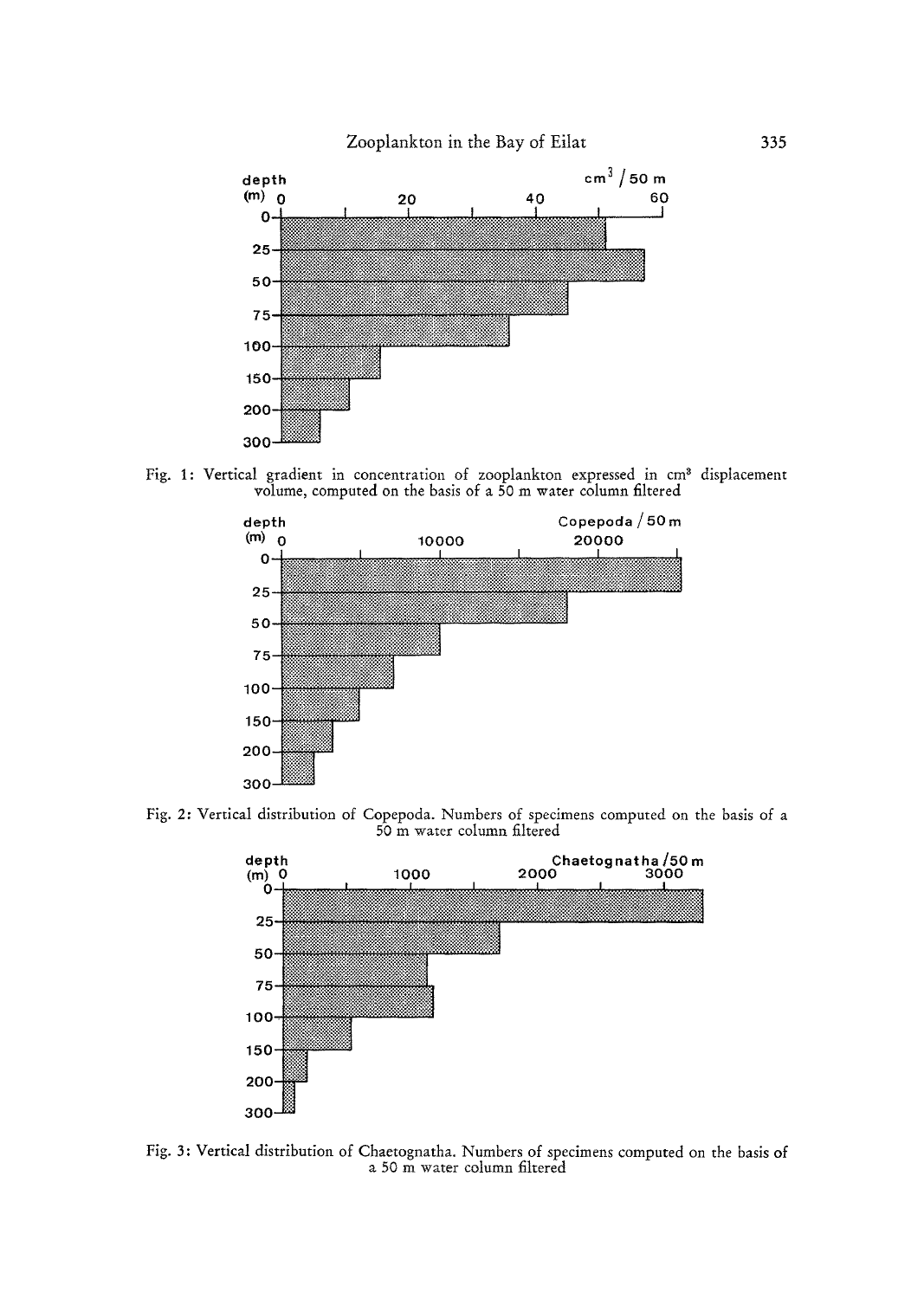## Chaetognatha

Chaetognatha are most abundant between surface and 25 m depth (Fig. 3). Their density is reduced to 50 % between 25 and 50 m (on an average 230 to 115 individuals per plankton sample in 50 m water column). The number of Chaetognatha remains constant between 50 and 100 m, then decreases rapidly.



Fig. 4: Diurnal migration of Chaetognatha. Number of specimens per plankton sample computed on the basis of a 25 m water column filtered



Fig. 5: Vertical distribution of Gastropoda. Numbers of specimens computed on the basis of a 50 m water column filtered

The number of individuals of Chaetognatha per plankton sample (Fig. 4) is low between the surface and 75 m depth around noon; it is high in the upper 25 m during the night, between 25 and 50 m around dawn and dusk (4.55 a.m./6.10 p.m.), and below 75 m during daytime.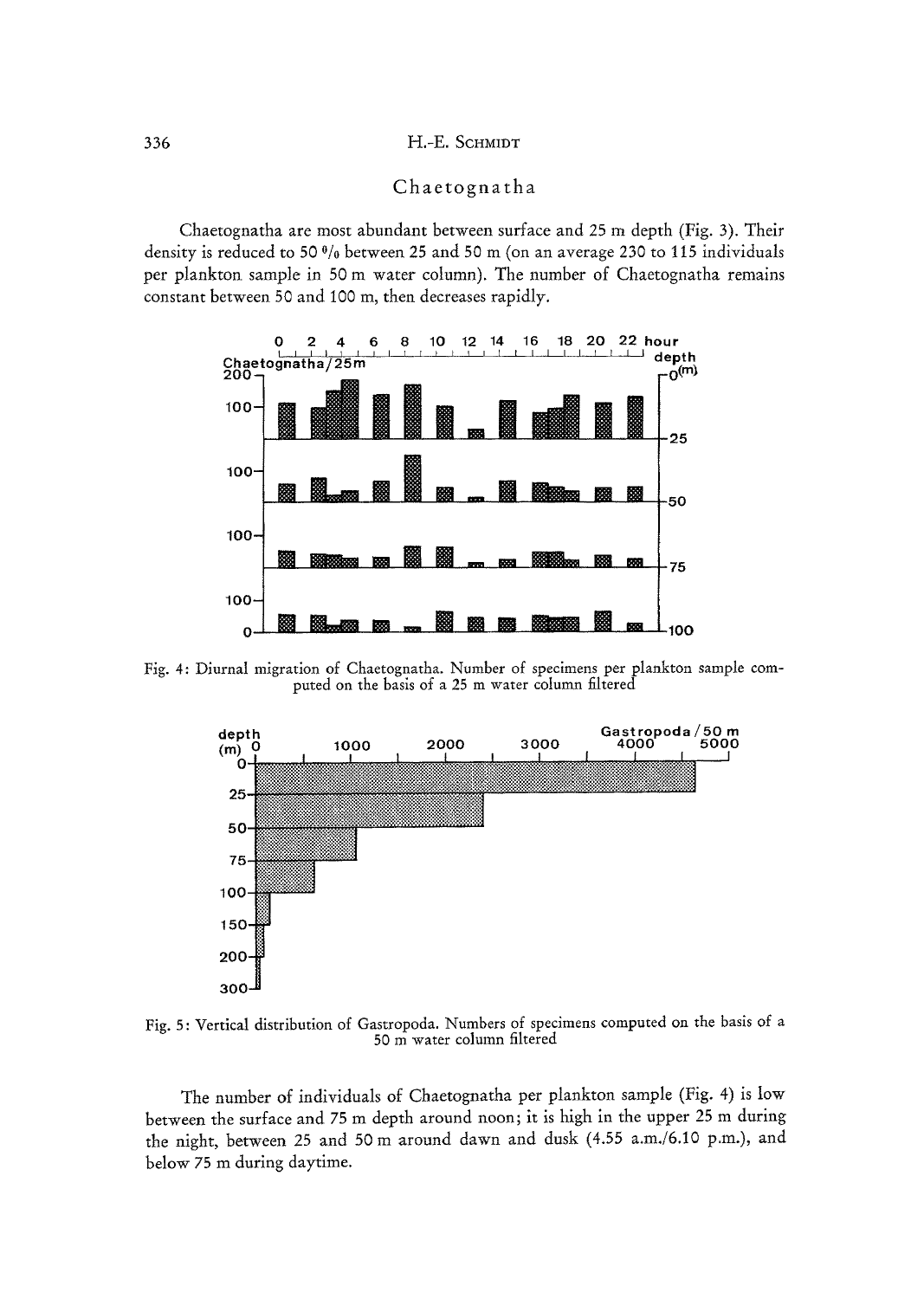## Gastropoda

The larvae of Gastropoda (Fig. 5) show similar vertical distributions to the Chaetognatha (Fig. 3): Their density is reduced by 50 $\frac{0}{0}$  every 25 m. The numbers of individuals per plankton sample (based on 50 m water column) are: 330 (25 m to surface), 170 (50 to 25 m), 72 (75 to 50 m), 43 (100 to 75 m), 10 (150 to 100 m), 4.5 (200 to 150 m) and 1.6 (300 to 200 m).



Fig. 6: Diurnal migration of Gastropoda. Number of specimens per plankton sample computed on the basis of 25 m water column filtered

The Gastropoda show high values at the time of sunset and sunrise in the upper 25 m (Fig. 6). This trend continues down to 50 m; below that we found the highest concentration during daytime,

## Appendicularia

The Appendicularia (Fig. 7) exhibit their greatest density between 25 and 50 m depth; above that layer, the concentration is reduced to 50 $\frac{0}{0}$  (from 100 to 52 specimens per sample). The concentration decreases rapidly between 50 and 75 m depth and stays nearly constant between 75 and 150 m. Below 150 m, only a few Appendicularia are present (9 individuals per sample).

The number of specimens per sample obtained during 24 hours (Fig. 8) shows high values in the upper 25 m during dawn and dusk, between 25 and 50 m during night,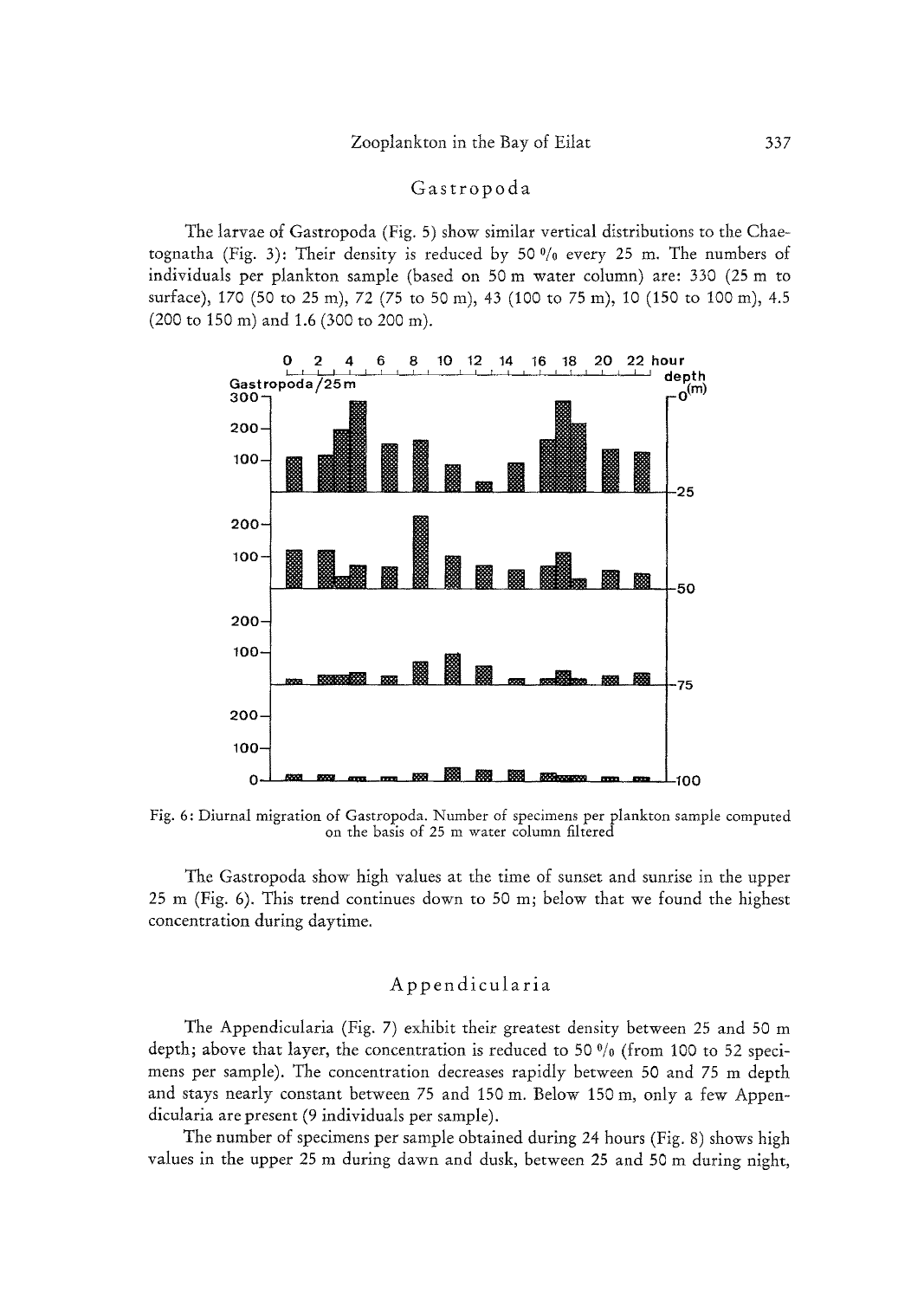338 H.-E. SCHMIDT



Fig. 7: Vertical distribution of Appendicularia. Number of specimens computed on the basis of a 50 m water column filtered



Fig. 8: Diurnal migration of Appendicularia. Number of specimens per plankton sample computed on the basis of a 25 m water column filtered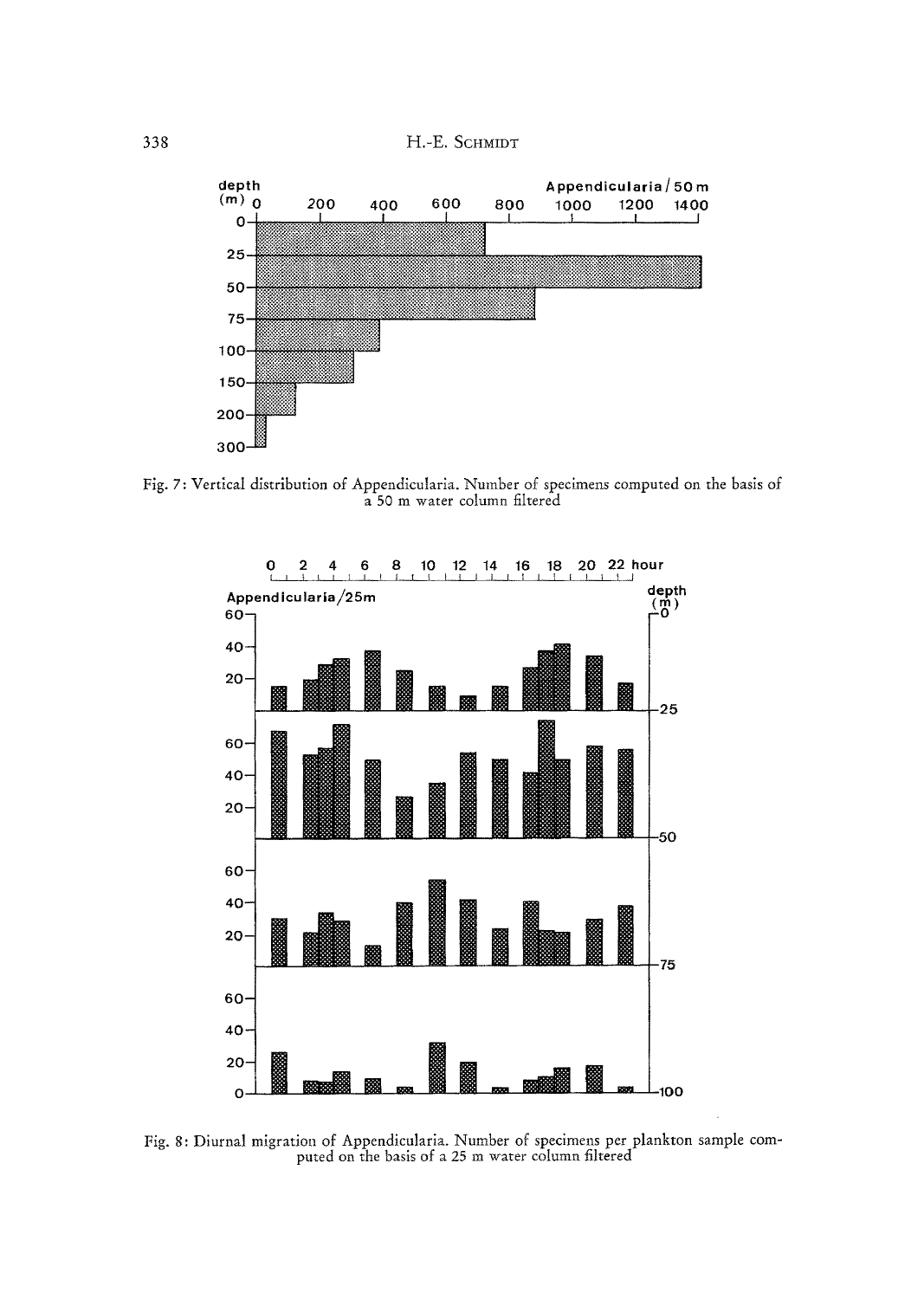and below 50 m during daytime. Comparatively low values were found in layers down to 50 m during daytime.

#### DISCUSSION

Different methods of plankton sampling and of counting the individuals may yield different results. This fact should be ignored in the present context because the percentage variation determined remains theoretically the same. However, the systematical groupings employed (Copepoda, Gastropoda, Appendicularia and Chaetognatha) may mask differences in species behaviour. Therefore, the results obtained can only indicate general trends and provide basic hints for further research in the area investigated which is characterized by a water body with nearly uniform conditions. Lack of data prevents a comparison between the chemical composition of the water and the behaviour of zooplankton in the Bay of Eilat.

The density of plankton animals decreases significantly with increasing water depth. Investigators who study vertical plankton distribution frequently use hauls over 50 m or more. These distances are too large to reveal details in distribution patterns. If the concentrations found in the 25-m steps are added to give 50- or 100-m steps, no variations during the 24-hour intervals can be detected.

The number of individuals per sample decreases with increasing depth in Copepoda, Gastropoda and Chaetognatha; however, the volume of zooplankton obtained per sample shows the highest values between 25 and 50 m depth. This result may be due to the fact that in some of the systematical groupings employed, young specimens live closer to the surface, while larger ones occur deeper down (ALvARINO 1967, VINO-GRADOV 1968).

Avoidance of light by zooplankton can again be demonstrated, but there is no explanation at hand for the preference of the upper layers during dawn and dusk. This behaviour was observed in the hydromedusa *Aglaura hemistoma* PÉRON & LESUEUR, but not in *Liriope tetraphylla* CHAMISSO & EYSENHARDT (SCHMIDT 1973). No conclusions can be drawn from the results as to distributional relationships between *Aglaura hernistorna* and the Chaetognatha, Gastropoda and Appendicularia investigated.

The high concentrations of Appendicularia found between 25 and 50 m are in contrast to results reported by FENAUX (1968a, 1968b) from the Mediterranean Sea, also based on 25-m tows. A separation into species is necessary for more detailed investigations.

## SUMMARY

1. During summer 1970, plankton samples were taken in the Bay of Eitat (Red Sea) to study vertical distributions and diurnal migrations of zooplankton. In June, a collecting programme was conducted over 24 hours. Samples were taken with a closing net every 2 hours, at dawn and dusk every hour. The following depth ranges were